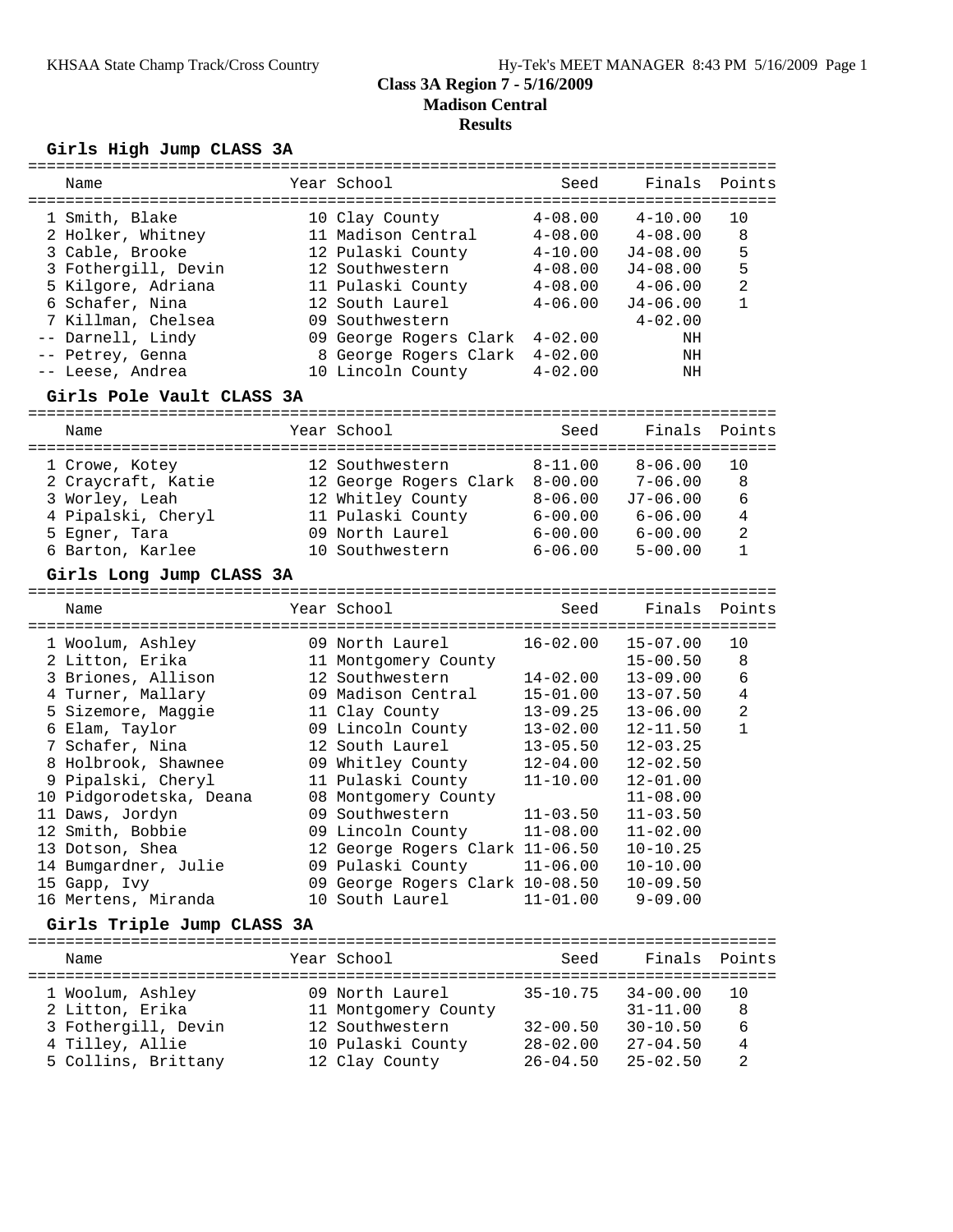### **Class 3A Region 7 - 5/16/2009 Madison Central**

# **Results**

|                      |  | Girls Triple Jump CLASS 3A                              |                 |                                         |                              |                              |                |
|----------------------|--|---------------------------------------------------------|-----------------|-----------------------------------------|------------------------------|------------------------------|----------------|
|                      |  | 6 Pipalski, Cheryl                                      |                 | 11 Pulaski County                       | 24-01.00                     | $24 - 07.00$                 | 1              |
|                      |  | -- Gapp, Ivy                                            |                 | 09 George Rogers Clark 22-06.00         |                              | ND                           |                |
| -- Passow, Stephanie |  |                                                         | 11 North Laurel | $27 - 06.25$                            | ND                           |                              |                |
|                      |  | -- Miller, Haley                                        |                 | 10 Southwestern                         | $23 - 07.00$                 | ΝD                           |                |
|                      |  | Girls Shot Put CLASS 3A                                 |                 |                                         |                              |                              |                |
|                      |  | Name                                                    |                 | Year School                             | Seed                         | Finals                       | Points         |
|                      |  |                                                         |                 |                                         |                              |                              |                |
|                      |  | 1 Phillips, Jordan                                      |                 | 11 Clay County                          | $35 - 10.00$                 | $34 - 01.50$                 | 10             |
|                      |  | 2 Jackson, Whitney                                      |                 | 10 Clay County                          | $31 - 01.00$                 | $33 - 11.00$                 | 8              |
|                      |  | 3 Hartney, Katie                                        |                 | 11 North Laurel                         | $30 - 08.00$                 | $30 - 08.00$                 | 6              |
|                      |  | 4 Pierce, Jessica                                       |                 | 10 Southwestern                         | $29 - 01.00$                 | $30 - 03.50$                 | $\overline{4}$ |
|                      |  | 5 Meeks, Mariah                                         |                 | 09 Pulaski County                       | $28 - 02.00$                 | $27 - 07.50$                 | $\overline{a}$ |
|                      |  | 6 Gwanyanya, Melissa                                    |                 | 11 Madison Central                      | $29 - 04.00$                 | $26 - 10.00$                 | $\mathbf{1}$   |
|                      |  | 7 Boatman, Heather                                      |                 | 10 Pulaski County                       | $32 - 10.00$                 | $23 - 02.00$                 |                |
|                      |  | 8 Ellis, Tabitha                                        |                 | 10 Madison Central                      | $23 - 02.00$                 | $23 - 00.00$                 |                |
|                      |  | 9 Blincoe, Kristina                                     |                 | 12 South Laurel                         | $24 - 05.00$                 | $22 - 02.50$                 |                |
|                      |  | 10 Grayson, Alena<br>11 Salyers, Stephanie              |                 | 10 Montgomery County<br>12 Southwestern |                              | $22 - 01.00$<br>$21 - 10.00$ |                |
|                      |  | 12 Roberts, Cheryl                                      |                 | 12 South Laurel                         | $22 - 09.25$<br>$23 - 04.00$ | $20 - 01.50$                 |                |
|                      |  | 13 Calton, Latosha                                      |                 | 09 Whitley County                       | $20 - 10.00$                 | $19 - 11.00$                 |                |
|                      |  | 14 Sharrett, Hope                                       |                 | 10 George Rogers Clark 17-05.00         |                              | $16 - 10.50$                 |                |
|                      |  |                                                         |                 |                                         |                              |                              |                |
|                      |  | Girls Discus Throw CLASS 3A                             |                 |                                         |                              |                              |                |
|                      |  | Name                                                    |                 | Year School                             | Seed                         | Finals                       | Points         |
|                      |  | 1 Gwanyanya, Melissa                                    |                 | 11 Madison Central                      | $96 - 10$                    | $93 - 07$                    | 10             |
|                      |  | 2 Hartney, Katie                                        |                 | 11 North Laurel                         | $91 - 05$                    | $92 - 05$                    | 8              |
|                      |  | 3 Meeks, Mariah                                         |                 | 09 Pulaski County                       | $77 - 00$                    | $80 - 01$                    | 6              |
|                      |  | 4 Pierce, Jessica                                       |                 | 10 Southwestern                         | $74 - 00$                    | $78 - 05$                    | 4              |
|                      |  | 5 Boatman, Heather                                      |                 | 10 Pulaski County                       | $78 - 11$                    | $69 - 05$                    | 2              |
|                      |  | 6 Norris, Brittany                                      |                 | 09 Montgomery County                    |                              | $69 - 04$                    | 1              |
|                      |  | 7 Calton, Latosha                                       |                 | 09 Whitley County                       | 66-00                        | $66 - 06$                    |                |
|                      |  | 8 Phillips, Jordan                                      |                 | 11 Clay County                          | $72 - 06$                    | $66 - 05$                    |                |
|                      |  | 9 Roberts, Cheryl                                       |                 | 12 South Laurel                         | $68 - 02$                    | $63 - 02$                    |                |
|                      |  | 9 Salyers, Stephanie                                    |                 | 12 Southwestern                         | $67 - 03$                    | $63 - 02$                    |                |
|                      |  | 11 Jackson, Whitney                                     |                 | 10 Clay County                          | $71 - 04$                    | $60 - 11$                    |                |
|                      |  | 12 Ellis, Tabitha                                       |                 | 10 Madison Central                      | $53 - 05$                    | $60 - 03$                    |                |
|                      |  | -- Egner, Tara                                          |                 | 09 North Laurel                         | $71 - 08$                    | ND                           |                |
|                      |  | Boys High Jump CLASS 3A<br>============================ |                 | ==========================              |                              |                              |                |
|                      |  | Name                                                    |                 | Year School                             | Seed                         | Finals                       | Points         |
|                      |  |                                                         | ==============  |                                         |                              |                              |                |
|                      |  | 1 Abner, Alex                                           |                 | 10 Pulaski County                       | $6 - 02.00$                  | $6 - 00.00$                  | 10             |
|                      |  | 2 Hubbard, Jonathon                                     |                 | 09 George Rogers Clark                  | $6 - 02.00$                  | $J6 - 00.00$                 | 8              |
|                      |  | 3 Hill, Zach                                            |                 | 10 Lincoln County                       | $6 - 02.00$                  | $J6 - 00.00$                 | 6              |
|                      |  | 4 Jackson, Tyler                                        |                 | 09 Pulaski County                       | $5 - 10.00$                  | $J6 - 00.00$                 | 4              |
|                      |  | 5 Huff, Mckenzie                                        |                 | 10 Montgomery County                    |                              | $5 - 08.00$                  | 2<br>0.50      |
|                      |  | 6 Couch, Shawn<br>6 Williams, Alan                      |                 | 09 Clay County<br>09 Southwestern       | $5 - 04.00$<br>$5 - 02.00$   | $5 - 02.00$<br>$5 - 02.00$   | 0.50           |
|                      |  | 7 Latham, Jonathan                                      |                 | 10 Southwestern                         | $5 - 05.00$                  | $J5 - 02.00$                 |                |
|                      |  | 8 Inman, Tyler                                          |                 | 11 South Laurel                         | $5 - 02.00$                  | $J5 - 00.00$                 |                |
|                      |  |                                                         |                 |                                         |                              |                              |                |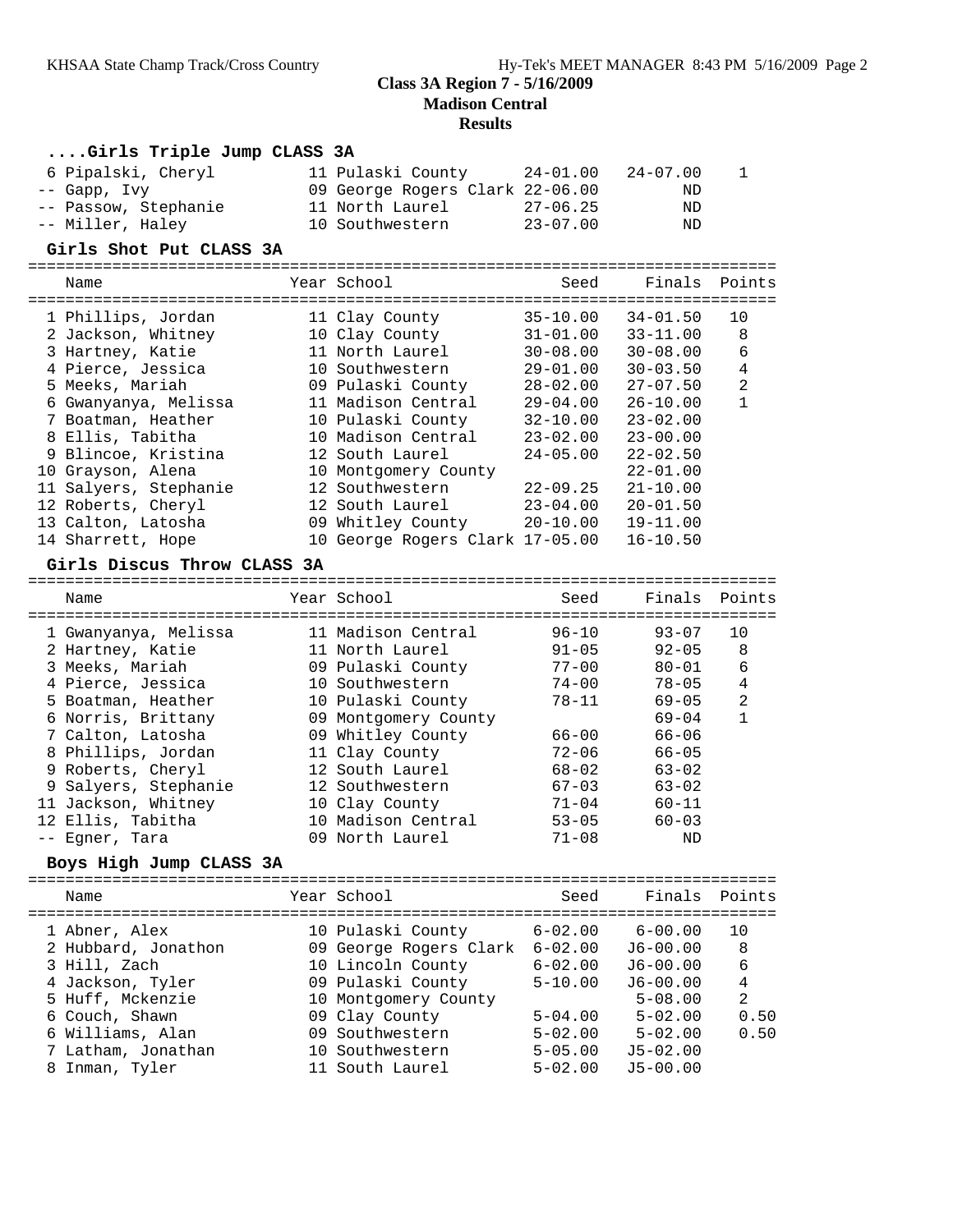### **Class 3A Region 7 - 5/16/2009 Madison Central Results**

# **Boys Pole Vault CLASS 3A**

| Name                                                                                                                                                                                                                                                             | Year School                                                                                                                                                                                                                                                       | Seed                                                                                                                                                                                         | Finals                                                                                                                                                                                       | Points                                                           |
|------------------------------------------------------------------------------------------------------------------------------------------------------------------------------------------------------------------------------------------------------------------|-------------------------------------------------------------------------------------------------------------------------------------------------------------------------------------------------------------------------------------------------------------------|----------------------------------------------------------------------------------------------------------------------------------------------------------------------------------------------|----------------------------------------------------------------------------------------------------------------------------------------------------------------------------------------------|------------------------------------------------------------------|
| 1 Heinen, Jacob<br>2 McQueen, Craig<br>3 Williams, Matt<br>4 Mitchell, Cory<br>5 Mosley, Caleb<br>-- Marcum, Drew<br>Boys Long Jump CLASS 3A                                                                                                                     | 09 Pulaski County<br>12 Southwestern<br>10 Pulaski County<br>10 Southwestern<br>12 North Laurel<br>09 North Laurel                                                                                                                                                | $10 - 00.00$<br>$9 - 06.00$<br>$10 - 06.00$<br>$9 - 00.00$<br>$8 - 06.00$<br>$7 - 06.00$                                                                                                     | $10 - 00.00$<br>J10-00.00<br>$9 - 06.00$<br>$9 - 00.00$<br>$8 - 00.00$<br>ΝH                                                                                                                 | 10<br>8<br>6<br>4<br>$\overline{2}$                              |
| Name                                                                                                                                                                                                                                                             | Year School                                                                                                                                                                                                                                                       | Seed                                                                                                                                                                                         | Finals                                                                                                                                                                                       | Points                                                           |
| 1 Muse, Chris<br>2 Hines, Winston<br>3 Ballew, James<br>4 Ping, Kevin<br>5 Huff, Mckenzie<br>6 Klett, Florian<br>7 Peace, Jared<br>8 Gaskin, Charlie<br>9 Collins, Andrew<br>10 Hyde, Corey<br>11 Harrison, Jimmy<br>-- Cox, Darian<br>Boys Triple Jump CLASS 3A | 11 Pulaski County<br>12 Pulaski County<br>11 Madison Central<br>11 Southwestern<br>10 Montgomery County<br>11 Southwestern<br>12 Whitley County<br>10 South Laurel<br>12 George Rogers Clark 16-04.50<br>09 North Laurel<br>10 North Laurel<br>10 Madison Central | $20 - 09.00$<br>$20 - 01.00$<br>$20 - 02.50$<br>$18 - 05.00$<br>$17 - 06.00$<br>$15 - 11.00$<br>$17 - 00.00$<br>$15 - 02.00$<br>$13 - 04.00$<br>$19 - 05.00$                                 | $20 - 10.00$<br>$19 - 00.50$<br>$18 - 04.00$<br>$J18 - 04.00$<br>$17 - 02.75$<br>$16 - 10.00$<br>$15 - 01.50$<br>$14 - 10.00$<br>$14 - 07.25$<br>$13 - 01.50$<br>$13 - 01.00$<br>ΝD          | 10<br>8<br>6<br>$\overline{4}$<br>$\overline{2}$<br>$\mathbf{1}$ |
| Name                                                                                                                                                                                                                                                             | Year School                                                                                                                                                                                                                                                       | Seed                                                                                                                                                                                         | Finals                                                                                                                                                                                       | Points                                                           |
| 1 Muse, Chris<br>2 Jones, Trevor<br>3 Hines, Winston<br>4 Cox, Darian<br>5 Marcum, Drew<br>6 Klett, Florian<br>7 Kidd, Andrew<br>8 Sanders, Steven                                                                                                               | 11 Pulaski County<br>12 Southwestern<br>12 Pulaski County<br>10 Madison Central<br>09 North Laurel<br>11 Southwestern<br>09 North Laurel<br>10 Clay County                                                                                                        | $42 - 01.00$<br>$41 - 00.00$<br>$40 - 07.00$<br>$38 - 09.00$<br>$37 - 00.00$<br>$35 - 00.50$<br>$32 - 07.00$<br>$32 - 06.50$                                                                 | $41 - 03.50$<br>$40 - 10.50$<br>$39 - 11.00$<br>$39 - 04.00$<br>$35 - 00.00$<br>$34 - 08.00$<br>$31 - 04.50$<br>$30 - 11.00$                                                                 | 10<br>8<br>6<br>$\overline{4}$<br>$\overline{2}$<br>$\mathbf{1}$ |
| Boys Shot Put CLASS 3A<br>Name                                                                                                                                                                                                                                   | Year School                                                                                                                                                                                                                                                       | Seed                                                                                                                                                                                         |                                                                                                                                                                                              | Finals Points                                                    |
| 1 Meece, Daryn<br>2 Powers, Jason<br>3 Diamond, Adam<br>4 White, Bill Ed<br>5 Proffitt, Chaz<br>6 Vaughn, Aaron<br>7 Joseph, Logan<br>8 Martin, Josh<br>9 Brock, Chris<br>10 Wampler, Timmy<br>11 Garrett, Patrick<br>12 Minton, Storm                           | 11 Pulaski County<br>12 Whitley County<br>12 Southwestern<br>11 Clay County<br>11 South Laurel<br>11 South Laurel<br>10 Pulaski County<br>10 Clay County<br>10 Madison Central<br>12 North Laurel<br>11 Madison Central<br>11 Southwestern                        | $45 - 11.00$<br>$41 - 04.00$<br>$40 - 11.00$<br>$38 - 10.50$<br>$38 - 04.00$<br>$41 - 10.25$<br>$35 - 02.00$<br>$34 - 11.00$<br>$33 - 08.00$<br>$36 - 06.50$<br>$34 - 11.50$<br>$30 - 10.00$ | $44 - 07.50$<br>$41 - 02.00$<br>$40 - 08.50$<br>$38 - 01.00$<br>$37 - 04.50$<br>$36 - 04.50$<br>$34 - 10.00$<br>$34 - 05.00$<br>$34 - 01.00$<br>$33 - 06.00$<br>$33 - 05.00$<br>$31 - 06.00$ | 10<br>8<br>6<br>4<br>$\sqrt{2}$<br>1                             |